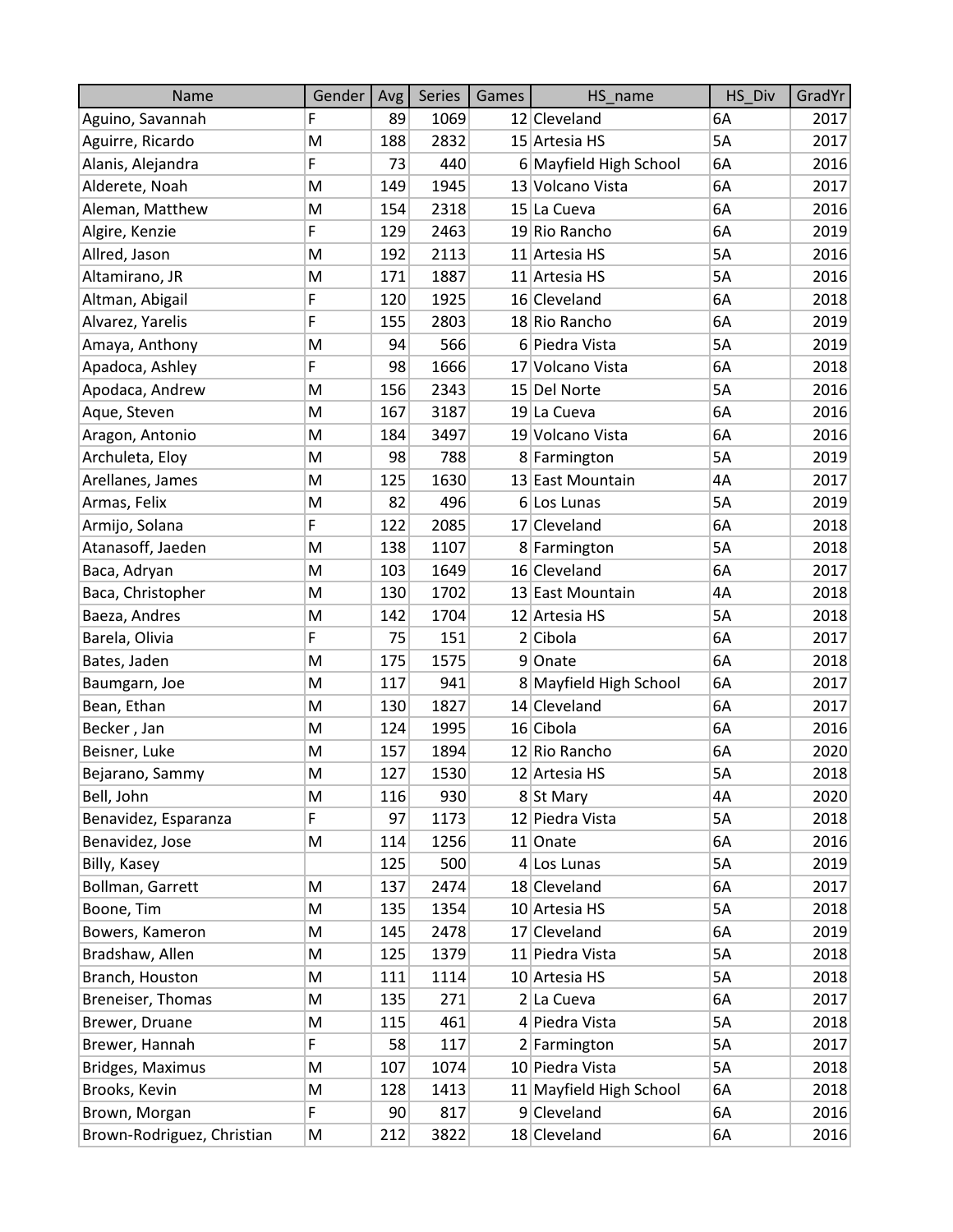| Buffington, Jared  | M | 185 | 3154 | 17 Cleveland           | 6A | 2016 |
|--------------------|---|-----|------|------------------------|----|------|
| Buffington, Luke   | M | 115 | 923  | 8 Cleveland            | 6A | 2020 |
| Burdine, Ryan      | M | 144 | 578  | 4 Manzano              | 6A | 2017 |
| Busey, Patrick     | M | 165 | 2649 | 16 Cibola              | 6A | 2016 |
| Byram, Baliegh     | F | 98  | 1286 | 13 Sandia High         | 6A | 2016 |
| Cabagua, Madison   | F | 117 | 1060 | 9 Eldorado             | 6A | 2019 |
| Call, Branden      | M | 167 | 2178 | 13 Del Norte           | 5A | 2017 |
| Campbell, Dylan    | M | 139 | 696  | 5 Del Norte            | 5A | 2017 |
| Campos, Marcus     | M | 104 | 1252 | 12 Eldorado            | 6A | 2019 |
| Cardon, Garrett    | M | 124 | 1990 | 16 Cleveland           | 6A | 2017 |
| Cardwell, Mark     | M | 109 | 1645 | 15 East Mountain       | 4A | 2017 |
| Carpenter, Danny   | M | 131 | 1049 | 8 Farmington           | 5A | 2019 |
| Carrillo, Precious | F | 128 | 1921 | 15 West Mesa           | 6A | 2018 |
| Case, Dale         | M | 202 | 4258 | 21 Cibola              | 6A | 2018 |
| Castillo, Alexis   | F | 95  | 855  | 9 St Mary              | 4A | 2020 |
| Cawley, Jack       | M | 122 | 1838 | 15 Cibola              | 6A | 2018 |
| Cdebaca, Montana   | F | 172 | 3968 | 23 Manzano             | 6A | 2019 |
| Chambers, Graciela | F | 146 | 1467 | 10 Artesia HS          | 5A | 2016 |
| Chavez, Arianna    | F | 112 | 1799 | 16 Cleveland           | 6A | 2019 |
| Chavez, Edward     | M | 112 | 1690 | 15 Sandia High         | 6A | 2017 |
| Chavez, Sabrina    | F | 105 | 1365 | 13 Cleveland           | 6A | 2018 |
| Chavez, Santiago   | M | 103 | 310  | 3 Los Lunas            | 5A | 2016 |
| Chavez, Shaniya    | F | 108 | 871  | 8 Pojoaque High School | 4A | 2017 |
| Chavez, Simon      | M | 156 | 1872 | 12 Artesia HS          | 5A | 2018 |
| Chenier, Aubry     | F | 104 | 1564 | 15 Cleveland           | 6A | 2018 |
| Choneska, Angelica | F | 148 | 2224 | 15 Eldorado            | 6A | 2016 |
| Choneska, Aaron    | M | 186 | 3171 | 17 Eldorado            | 6A | 2018 |
| Clark, Jeremy      | M | 120 | 240  | 2 Cleveland            | 6A | 2017 |
| Clark, Kevin       | M | 161 | 3388 | 21 West Mesa           | 6A | 2016 |
| Colebrook, Kenna   | F | 124 | 995  | 8 Farmington           | 5A | 2017 |
| Collins, Ethan     | M | 125 | 1256 | 10 Cleveland           | 6A | 2020 |
| Coons, Tyler       | M | 122 | 1470 | 12 Artesia HS          | 5A | 2018 |
| Cordova, Danielle  | F | 103 | 1140 | 11 St Mary             | 4A | 2020 |
| Cordova, Erik      | M | 106 | 212  | 2 Pojoaque High School | 4A | 2017 |
| Crowell, Steven    | M | 152 | 1681 | 11 Onate               | 6A | 2017 |
| Cruz, Margo        | M | 154 | 1547 | 10 Volcano Vista       | 6A | 2016 |
| Davids, Antonio    | M | 117 | 1059 | 9 Los Lunas            | 5A | 2019 |
| Davidson, Maya     | F | 108 | 543  | 5 Sandia Prep          | 4A | 2018 |
| Davis, Bernadette  | F | 173 | 3998 | 23 Manzano             | 6A | 2016 |
| Davis, Marisa      | F | 138 | 2493 | 18 Rio Rancho          | 6A | 2017 |
| Davis, Reece       | M | 156 | 2822 | 18 Manzano             | 6A | 2019 |
| Davis, Will        | M | 177 | 2305 | 13 Artesia HS          | 5A | 2020 |
| Day, Ryan          | M | 154 | 2323 | 15 Piedra Vista        | 5A | 2019 |
| De La Cruz, Kevin  | M | 164 | 1148 | 7 Espanola Valley      | 5А | 2018 |
| Deacon, Rose       | F | 153 | 920  | 6 Cleveland            | 6A | 2016 |
| DeLeeuw, Sean      | M | 156 | 2030 | 13 Cleveland           | 6A | 2018 |
| Devora, Rubi       | F | 99  | 698  | 7 Artesia HS           | 5A | 2017 |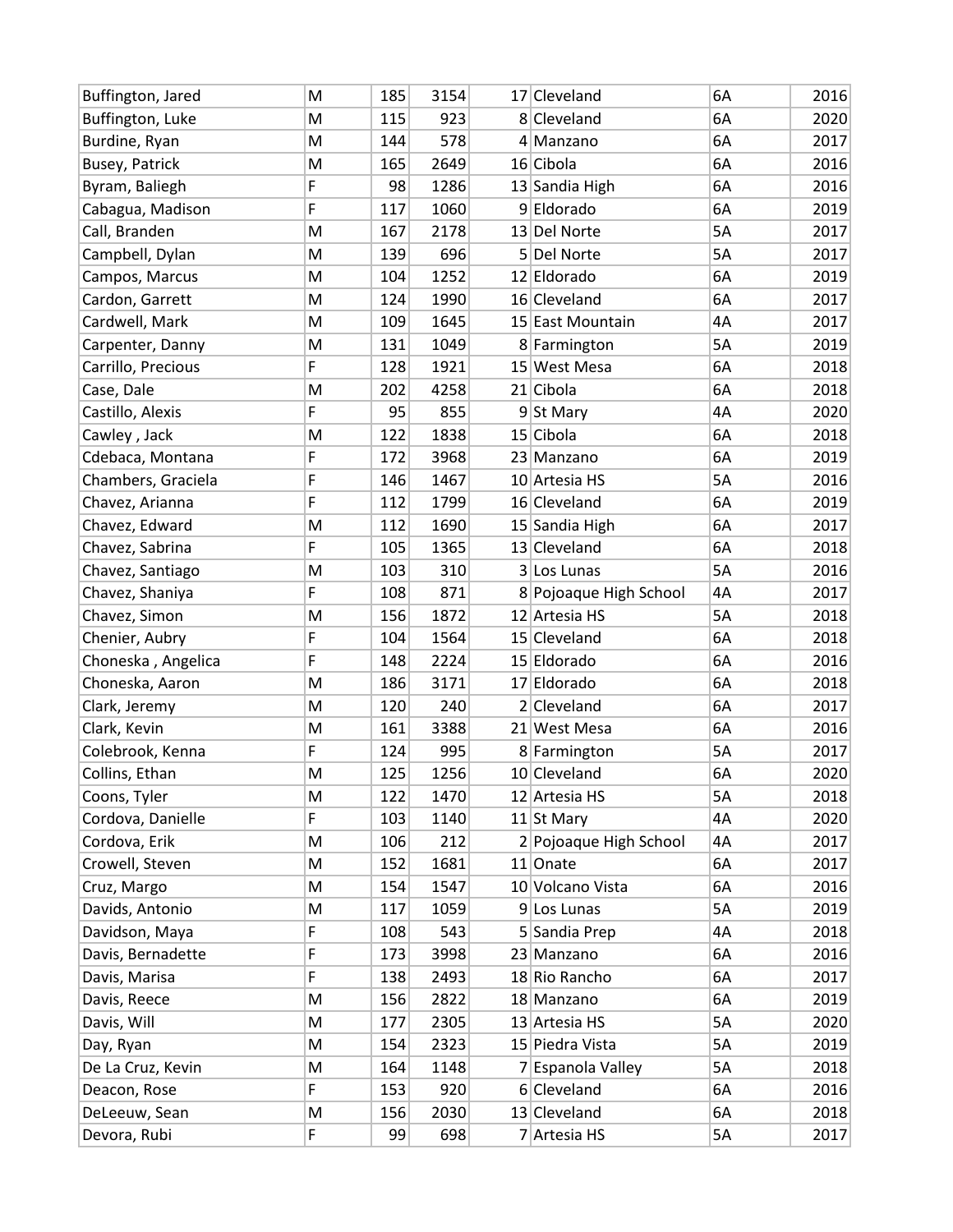| Do, Nhi                   | F | 108 | 1630 | 15 Manzano              | 6A | 2018 |
|---------------------------|---|-----|------|-------------------------|----|------|
| Dodson, Bailey            | F | 182 | 3838 | 21 Cibola               | 6A | 2018 |
| Doose, Andy               | M | 138 | 2484 | 18 Manzano              | 6A | 2016 |
| Dorado, Alejandra         | F | 98  | 890  | $9$ St Mary             | 4A | 2018 |
| Dorado, Alexis            | M | 121 | 1337 | 11 St Mary              | 4A | 2019 |
| Dorado, Annabelle         | F | 98  | 882  | 9 St Mary               | 4A | 2018 |
| Duff, Jaycob              | M | 110 | 881  | 8 Mayfield High School  | 6A | 2020 |
| Duran, Cesar              | M | 158 | 1740 | 11 Mayfield High School | 6A | 2019 |
| Duran, Isaac              | M | 179 | 2691 | 15 Santa Fe High        | 6A | 2016 |
| Earwood, Sage             | F | 84  | 504  | 6 Cleveland             | 6A | 2019 |
| Elebario, Diego           | M | 186 | 1119 | 6 Farmington            | 5A | 2016 |
| Ellis, Morgan             | F | 177 | 2839 | 16 Eldorado             | 6A | 2018 |
| Eppard, Justin            | M | 91  | 1099 | 12 Farmington           | 5A | 2018 |
| Errickson, Katherine      | F | 71  | 143  | 2 Cleveland             | 6A | 2018 |
| Esquibel, Chris           | M | 106 | 637  | 6 Piedra Vista          | 5A | 2019 |
| Fahey, Mikayla            | F | 165 | 2146 | 13 Eldorado             | 6A | 2016 |
| Farmer, William           | M | 148 | 1485 | 10 Farmington           | 5A | 2016 |
| Farris, Alyssa            | F | 83  | 333  | 4 Sandia High           | 6A | 2018 |
| Ferdig, Matthew           | M | 169 | 2199 | 13 Cibola               | 6A | 2018 |
| Fernandez, Demetrius      | M | 100 | 802  | 8 Pojoaque High School  | 4A | 2019 |
| Fernandez, Rique          | F | 91  | 640  | 7 Espanola Valley       | 5A | 2018 |
| Ferrer, Jesse             | M | 142 | 1136 | 8 Farmington            | 5A | 2018 |
| Ferrer, Lisandro          | M | 117 | 707  | 6 Farmington            | 5A | 2017 |
| Ficklin, Josiah           | M | 207 | 3109 | 15 Eldorado             | 6A | 2017 |
| Ficklin, Justus           | M | 166 | 2495 | 15 Eldorado             | 6A | 2018 |
| Fogg, Jonathan            | M | 129 | 259  | 2 Cleveland             | 6A | 2017 |
| Forbes, Rachel            | F | 84  | 337  | 4 Onate                 | 6A | 2016 |
| Franks, Raegan            | F | 175 | 2635 | 15 Piedra Vista         | 5A | 2017 |
| Frausto, Veronica         | F | 96  | 579  | 6 Mayfield High School  | 6A | 2018 |
| Gabaldon, Austin          | M | 81  | 162  | 2 Cleveland             | 6A | 2018 |
| Gale, Jakob               | M | 141 | 1845 | 13 Sandia Prep          | 4A | 2016 |
| Gamboa, Rebekah           | F | 110 | 1330 | 12 Farmington           | 5A | 2017 |
| Garcia, Deanna            | F | 138 | 1942 | 14 Cleveland            | 6A | 2019 |
| Garcia, Jodi              | F | 163 | 2121 | 13 Pojoaque High School | 4Α | 2017 |
| Garcia, Luis              | M | 163 | 2617 | 16 Rio Rancho           | 6A | 2018 |
| Garcia, Mariano           | M | 195 | 3913 | 20 Rio Rancho           | 6A | 2017 |
| Garcia, Skylor            | M | 143 | 1292 | 9 Espanola Valley       | 5A | 2016 |
| Garcia-Gonzales, Santiago | M | 106 | 425  | 4 Sandia High           | 6A | 2018 |
| Garduno, Rayanna          | F | 132 | 1326 | 10 Volcano Vista        | 6A | 2016 |
| Garrison, Maeve           | F | 72  | 874  | 12 Farmington           | 5A | 2019 |
| Gauba, Anas               | M | 120 | 1569 | 13 La Cueva             | 6A | 2016 |
| Gauba, Sannan             | M | 99  | 398  | $4$ La Cueva            | 6A | 2018 |
| Gladstone, Jarrett        | M | 112 | 674  | $6$ St Mary             | 4A | 2020 |
| Gomez, Alec               | M | 170 | 3248 | 19 Volcano Vista        | 6A | 2017 |
| Gomez, Alexis             | F | 103 | 206  | 2 Artesia HS            | 5A | 2018 |
| Gonzales, Gabriella       | F | 135 | 1765 | 13 Cleveland            | 6A | 2018 |
| Gonzales, Iziah           | M | 115 | 1386 | 12 Cleveland            | 6A | 2020 |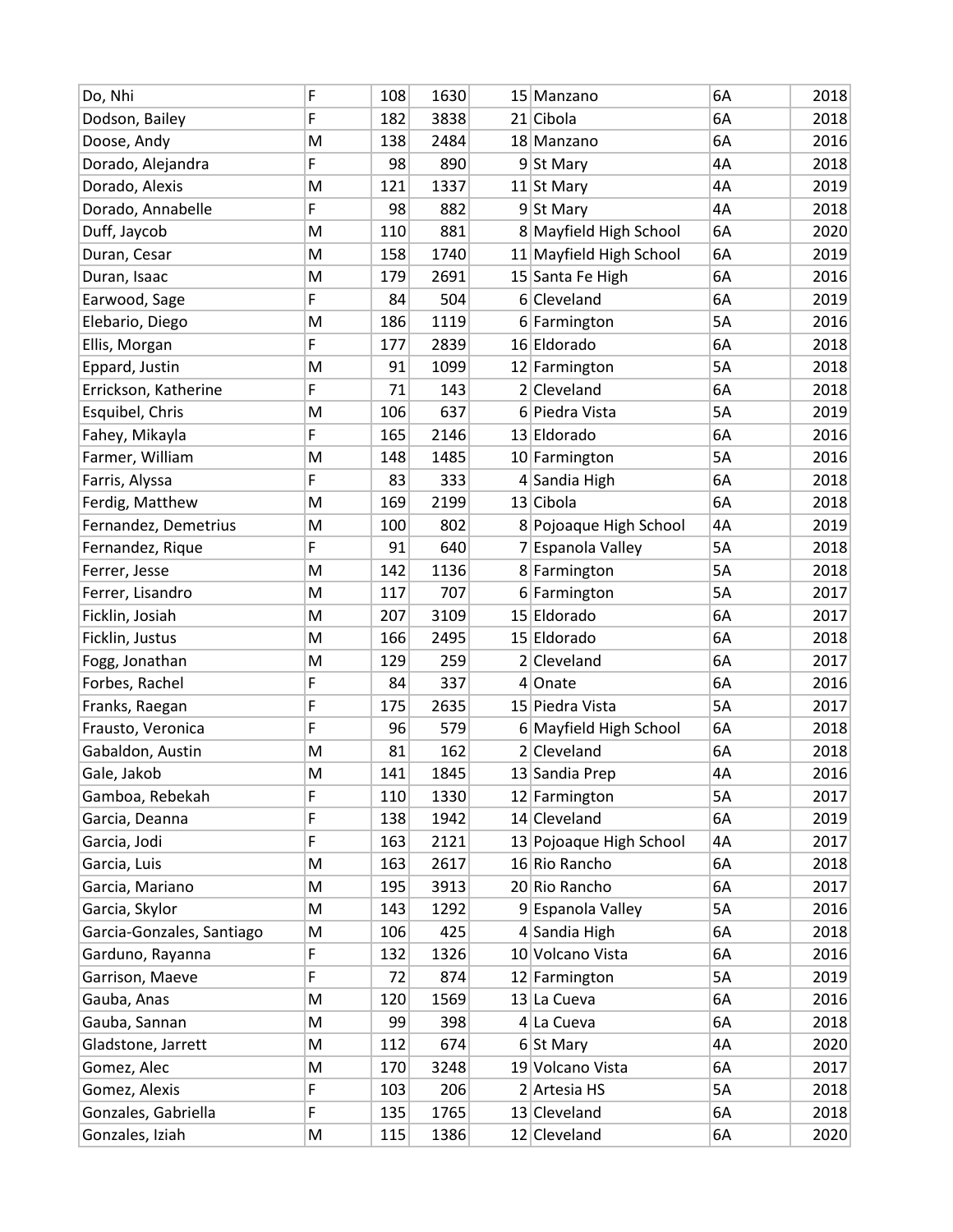| Gonzales, Natalie       | F | 78  | 314  | 4 Piedra Vista          | 5A | 2017 |
|-------------------------|---|-----|------|-------------------------|----|------|
| Gonzales, Zach          | M | 110 | 1109 | 10 Cleveland            | 6A | 2020 |
| Gonzalez, Jonathan      | M | 91  | 1745 | 19 West Mesa            | 6A | 2017 |
| Goodman, Jakob          | M | 135 | 2166 | 16 La Cueva             | 6A | 2018 |
| Granillo, Daylon        | M | 143 | 859  | 6 Piedra Vista          | 5A | 2018 |
| Grier, Tyler            | M | 190 | 2281 | 12 Rio Rancho           | 6A | 2016 |
| Griffith, Kenzy         | F | 140 | 2531 | 18 Manzano              | 6A | 2016 |
| Groves, Benjamin        | M | 180 | 3436 | 19 Rio Rancho           | 6A | 2019 |
| Guerrero, Fernando      | M | 160 | 2893 | 18 Rio Rancho           | 6A | 2017 |
| Guidry, MacKenzie       | F | 104 | 1461 | 14 La Cueva             | 6A | 2018 |
| Hackney, Justin         | M | 159 | 1913 | 12 Los Lunas            | 5A | 2020 |
| Hakes, Emma             | F | 102 | 617  | 6 East Mountain         | 4A | 2017 |
| Hall, Nicholas          | M | 154 | 2772 | 18 Cleveland            | 6A | 2017 |
| Hamlin, Cody            | M | 170 | 2721 | 16 Cleveland            | 6A | 2016 |
| Harmer, Olivia          | F | 99  | 1697 | 17 Rio Rancho           | 6A | 2016 |
| Harris, Jordan          | M | 173 | 2943 | 17 Cleveland            | 6A | 2016 |
| Harris, Raeanna         | F | 62  | 124  | 2 Sandia High           | 6A | 2018 |
| Harvey, Bradley P       | M | 203 | 4268 | 21 La Cueva             | 6A | 2016 |
| Harvey, Nicholas        | M | 89  | 1424 | 16 East Mountain        | 4A | 2016 |
| Harvey, Vanessa         | F | 161 | 2096 | 13 Artesia HS           | 5A | 2016 |
| Harvey, Zachary T       | M | 208 | 2715 | 13 La Cueva             | 6A | 2016 |
| Hatchel, Jackie         | F | 115 | 1155 | 10 Santa Fe High        | 6A | 2016 |
| Hauck, Brian            | M | 113 | 1251 | 11 Cleveland            | 6A | 2016 |
| Haught, Corey           | M | 213 | 3623 | 17 Cleveland            | 6A | 2017 |
| Helmick, Jacob          | M | 201 | 3828 | 19 Cleveland            | 6A | 2018 |
| Herrera, Michael        | M | 160 | 1769 | 11 Mayfield High School | 6A | 2019 |
| Herson, Taylor          | F | 147 | 2359 | 16 Sandia High          | 6A | 2016 |
| Hetrick, Jordan         | M | 94  | 189  | 2 Las Cruces            | 6A | 2017 |
| Hetrick, Jordon         | M | 101 | 909  | 9 Las Cruces            | 6A | 2017 |
| Hicks, Trevor           | M | 218 | 4376 | 20 Cleveland            | 6A | 2017 |
| Hilbert, Yannick        | M | 109 | 1421 | 13 Manzano              | 6A | 2017 |
| Hodgkins, Kyle          | M | 124 | 2119 | 17 La Cueva             | 6A | 2018 |
| Holden-Rhodes, Brittany | F | 129 | 2469 | 19 Sandia Prep          | 4A | 2017 |
| Hollers, Eli            | M | 126 | 1269 | 10 Artesia HS           | 5A | 2018 |
| Holliday, Isaac         | M | 174 | 3493 | 20 Sandia High          | 6A | 2017 |
| Hollingsworth, Khaleel  | M | 134 | 1072 | 8 Farmington            | 5A | 2017 |
| Houston, Darrius        | M | 142 | 2563 | 18 Sandia Prep          | 4A | 2016 |
| Howard, Khalen          | M | 201 | 4239 | 21 Cibola               | 6A | 2016 |
| Huebner, James          | M | 97  | 1266 | 13 Sandia High          | 6A | 2017 |
| Huerta, Tomas           | M | 144 | 2598 | 18 Rio Rancho           | 6A | 2019 |
| Hunter, Kellie          | F | 138 | 1386 | 10 Piedra Vista         | 5A | 2018 |
| lafeta, Isaako          | M | 181 | 2728 | 15 Del Norte            | 5A | 2016 |
| Isaacs, Zachary         | M | 131 | 1055 | 8 Artesia HS            | 5А | 2018 |
| James, Dallin           | M | 150 | 1952 | 13 Piedra Vista         | 5A | 2016 |
| Jandreau, Jared         | M | 171 | 2406 | 14 Volcano Vista        | 6A | 2017 |
| Jaramillo, Robertrey    | M | 164 | 2952 | 18 Rio Rancho           | 6A | 2016 |
| Jasler, Samuel          | M | 169 | 3053 | 18 Cleveland            | 6A | 2017 |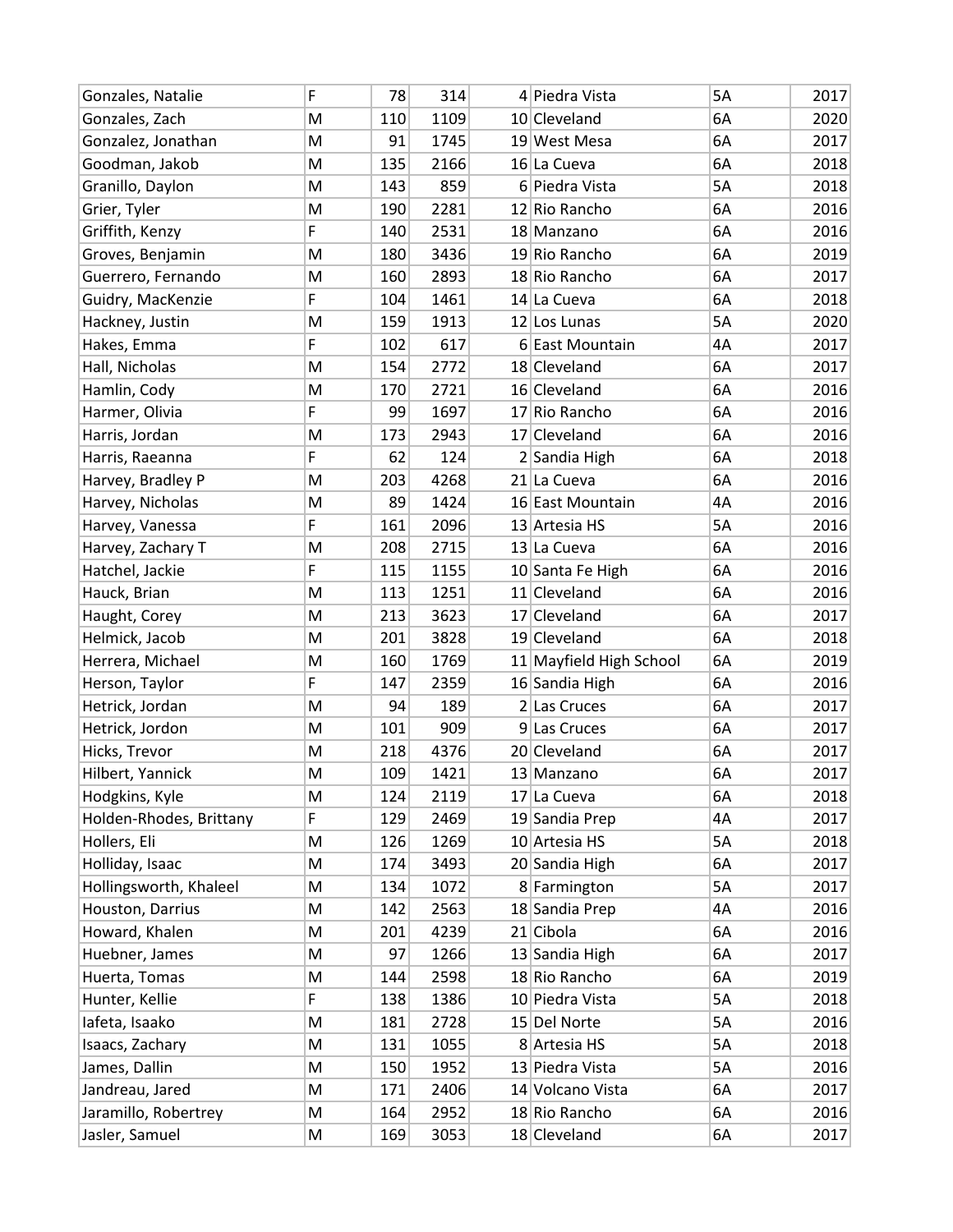| Jeffries, Donius     | M | 166 | 1997 | 12 Los Lunas           | 5A | 2019 |
|----------------------|---|-----|------|------------------------|----|------|
| Jenkins, Travis      | M | 161 | 2589 | 16 Cleveland           | 6A | 2016 |
| Jimenez, Xavier      | M | 121 | 2060 | 17 West Mesa           | 6A | 2016 |
| Joe, Izaiah          | M | 100 | 801  | 8 Del Norte            | 5A | 2019 |
| Joe, Nate            | M | 144 | 1157 | 8 Del Norte            | 5A | 2016 |
| John, Kevin          | M | 101 | 1015 | 10 West Mesa           | 6A | 2019 |
| Johnson, Elijah      | M | 126 | 1389 | 11 Santa Fe High       | 6A | 2016 |
| Johnson, Jennifer    | F | 108 | 1086 | 10 Las Cruces          | 6A | 2012 |
| Jones, Miea          | F | 152 | 2895 | 19 Volcano Vista       | 6A | 2016 |
| Jones, Sierra        | F | 142 | 2284 | 16 La Cueva            | 6A | 2016 |
| Jordan, Donovan      | M | 104 | 1671 | 16 Cleveland           | 6A | 2019 |
| Joslin, Kaitlinn     | F | 173 | 2260 | 13 Piedra Vista        | 5A | 2018 |
| Jury, Meredith       | F | 86  | 432  | 5 Sandia Prep          | 4A | 2018 |
| Kempisty, Carter     | M | 147 | 1914 | 13 Cleveland           | 6A | 2017 |
| Kendall, Kaleb       | M | 140 | 2522 | 18 Cibola              | 6A | 2018 |
| Kerlin, Stephan      | M | 135 | 407  | 3 Del Norte            | 5A | 2012 |
| Kizer, Corey         | F | 139 | 1529 | 11 Cleveland           | 6A | 2018 |
| Kizer, Sydney        | F | 158 | 3014 | 19 Cleveland           | 6A | 2016 |
| Klitsner, Maya       | F | 121 | 243  | 2 Eldorado             | 6A | 2016 |
| Knight, Derrick      | M | 101 | 808  | 8 Pojoaque High School | 4A | 2018 |
| Knighton, Jacob      | M | 106 | 1594 | 15 La Cueva            | 6A | 2019 |
| Ko, Lisa             | F | 144 | 2596 | 18 Rio Rancho          | 6A | 2017 |
| Kuper, Kevin         | M | 143 | 2579 | 18 Cleveland           | 6A | 2017 |
| LaBeau, Kayley       | F | 112 | 1354 | 12 La Cueva            | 6A | 2018 |
| Landon, Tyler        | M | 145 | 2324 | 16 Cleveland           | 6A | 2020 |
| Landry, Adam         | M | 128 | 257  | $2$ Deming             |    | 2016 |
| Lang, Jacob          | M | 194 | 4093 | 21 East Mountain       | 4A | 2017 |
| Lang, Martha         | F | 155 | 3110 | 20 East Mountain       | 4A | 2019 |
| Larby, Joshua        | M | 78  | 785  | 10 Farmington          | 5A | 2020 |
| Larby, Logan         | M | 67  | 540  | 8 Farmington           | 5A | 2019 |
| Largo, Cortez        | M | 134 | 1480 | 11 Sandia High         | 6A | 2017 |
| Lasher, Logan        | M | 139 | 2088 | 15 Sandia Prep         | 4A | 2018 |
| Latimore, Chase      | M | 107 | 645  | 6 Del Norte            | 5A | 2018 |
| Lawrence, Jeremy     | M | 124 | 1620 | 13 Manzano             | 6A | 2019 |
| LeGalley, Mary       | F | 91  | 1186 | 13 La Cueva            | 6A | 2018 |
| LeNguyen, Bernadette | F | 117 | 1290 | 11 Manzano             | 6A | 2017 |
| Letourneau, Nathan   | M | 162 | 1954 | 12 Artesia HS          | 5A | 2016 |
| Lewis, Erik          | M | 96  | 192  | 2 Sandia Prep          | 4A | 2017 |
| Leyba, Jose          | M | 163 | 1963 | 12 Del Norte           | 5A | 2016 |
| Linares, Aileen      | F | 189 | 4163 | 22 Rio Rancho          | 6A | 2018 |
| Lindley, Kyle        | M | 70  | 491  | 7 Mayfield High School | 6A | 2017 |
| Lingerfelt, Samantha | F | 125 | 1751 | 14 Volcano Vista       | 6A | 2019 |
| Littman, Harrison    | M | 125 | 1511 | 12 Farmington          | 5A | 2019 |
| Lopez, Andres        | M | 159 | 1912 | 12 Artesia HS          | 5A | 2018 |
| Lopez, Elijah        | M | 124 | 1499 | 12 Artesia HS          | 5A | 2018 |
| Lovato, Genessa      | F | 99  | 1697 | 17 Volcano Vista       | 6A | 2016 |
| Lucero, Mari         | F | 91  | 919  | 10 St Mary             | 4A | 2020 |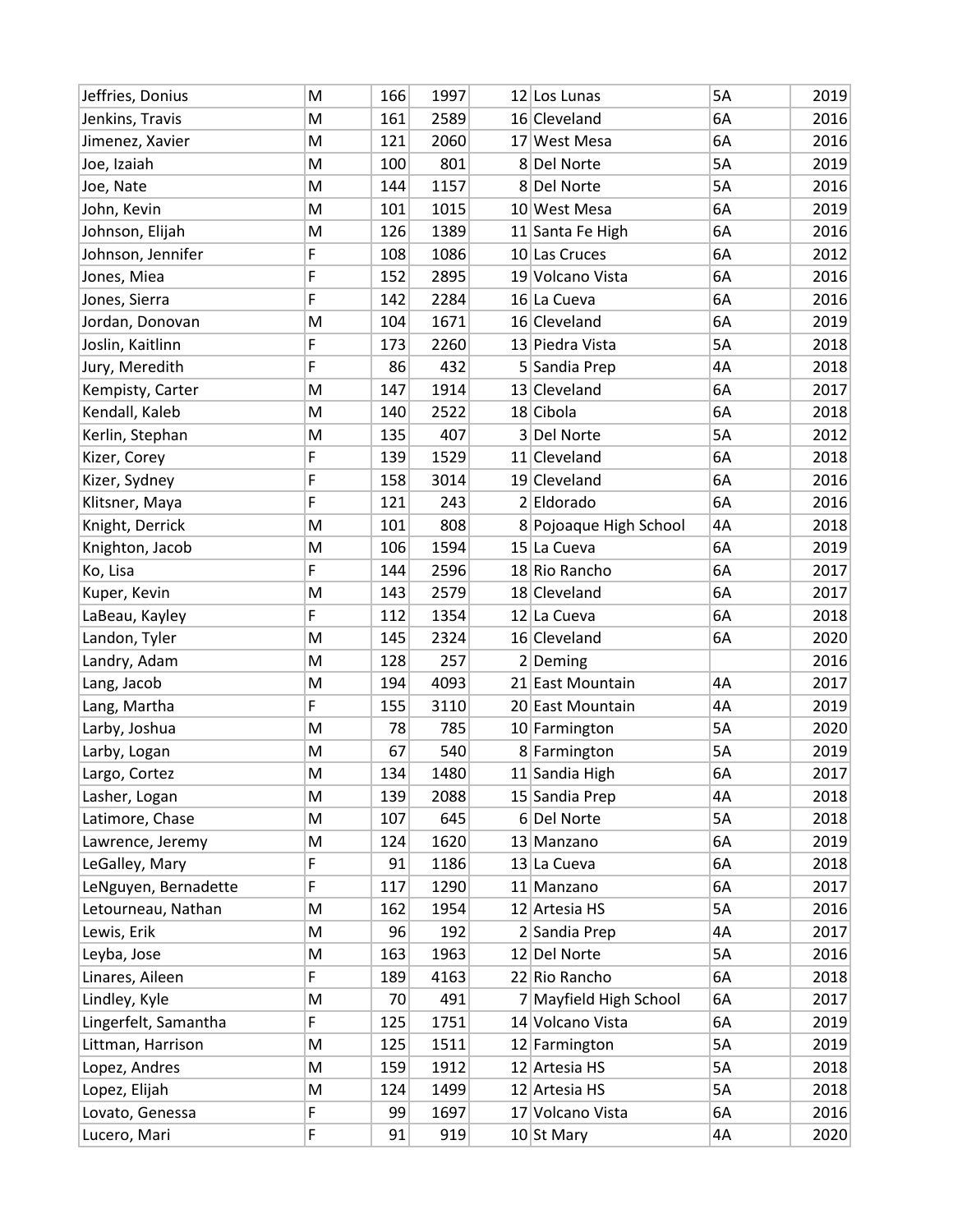| Lucero, Pete         | M | 135 | 1493 | 11 St Mary              | 4A | 2019 |
|----------------------|---|-----|------|-------------------------|----|------|
| Lujan, Yaneli        | F | 113 | 1589 | 14 Las Cruces           | 6A | 2018 |
| Lujan, Yari          | F | 115 | 1732 | 15 Las Cruces           | 6A | 2017 |
| MacPhee, Brandyn     | M | 176 | 3698 | 21 Sandia High          | 6A | 2019 |
| Madeja, Amanda       | F | 98  | 883  | 9 St Mary               | 4A | 2020 |
| Maestas, Josh        | M | 150 | 2258 | 15 Espanola Valley      | 5A | 2016 |
| Mahan, Darian        | M | 136 | 1637 | 12 Artesia HS           | 5A | 2018 |
| Manges, Nathaniel    | M | 142 | 1571 | 11 Pojoaque High School | 4A | 2017 |
| Manicki, Dawson      | M | 109 | 654  | 6 Mayfield High School  | 6A | 2017 |
| Manzo, Regina        | F | 79  | 158  | 2 West Mesa             | 6A | 2017 |
| Marcy, Mariah        | F | 86  | 172  | 2 Farmington            | 5A | 2020 |
| Marcy, Mitchell      | M | 178 | 2670 | 15 Farmington           | 5A | 2017 |
| Mares, Maria         | F | 105 | 422  | 4 Pojoaque High School  | 4A | 2018 |
| Marquez, Donovan     | M | 119 | 2026 | 17 Cleveland            | 6A | 2018 |
| Marsh, Dylan         | M | 190 | 3999 | 21 Manzano              | 6A | 2017 |
| Martinez, David      | M | 96  | 1153 | 12 Espanola Valley      | 5A | 2020 |
| Martinez, David      | M | 124 | 1612 | 13 Cleveland            | 6A | 2019 |
| Martinez, Dominic    | M | 146 | 1760 | 12 Farmington           | 5A | 2016 |
| Martinez, Elias      | M | 131 | 1709 | 13 Pojoaque High School | 4A | 2017 |
| Martinez, Everett    | M | 118 | 1180 | 10 Pojoaque High School | 4A | 2019 |
| Martinez, Joshua     | M | 129 | 1678 | 13 Espanola Valley      | 5A | 2018 |
| May, Allison         | F | 130 | 2355 | 18 Cleveland            | 6A | 2019 |
| McAfee, Cecilia      | F | 144 | 1447 | 10 Farmington           | 5A | 2016 |
| McCartney, Morgan    | F | 97  | 1172 | 12 Cleveland            | 6A | 2019 |
| Medina, Adrian       | M | 106 | 1067 | 10 Sandia Prep          | 4A | 2016 |
| Medina, Donovan      | M | 112 | 1579 | 14 Cleveland            | 6A | 2020 |
| Meetze, John         | M | 100 | 803  | 8 Mayfield High School  | 6A | 2018 |
| Miller, Adriana      | F | 145 | 1165 | 8 Piedra Vista          | 5A | 2018 |
| Miller, Alocia       | F | 86  | 173  | 2 Cibola                | 6A | 2017 |
| Miranda, Monique     | F | 91  | 367  | 4 Artesia HS            | 5A | 2018 |
| Mische, Tawnie       | F | 97  | 1071 | 11 Onate                | 6A | 2018 |
| Monroe, Ashlyn       | F | 154 | 2315 | 15 Volcano Vista        | 6A | 2016 |
| Montalvo, Irell      | F | 83  | 671  | 8 Pojoaque High School  | 4A | 2018 |
| Montalvo, Skyla      | F | 87  | 527  | 6 Pojoaque High School  | 4A | 2019 |
| Montoya III, Steve   | M | 113 | 1366 | 12 Espanola Valley      | 5A | 2019 |
| Moore, lan           | M | 107 | 537  | 5 Sandia Prep           | 4A | 2016 |
| Mora, Shane          | M | 168 | 336  | $2$ Deming              |    | 2018 |
| Morgan, Callie       | F | 161 | 1774 | 11 La Cueva             | 6A | 2018 |
| Morgan, Jared        | M | 192 | 385  | $2$ Deming              |    | 2017 |
| Morgan, Tyler        | M | 140 | 2384 | 17 La Cueva             | 6A | 2019 |
| Mossburg, Monica     | F | 131 | 1050 | 8 Piedra Vista          | 5A | 2018 |
| Moyle, Jerry         | M | 174 | 4010 | 23 Manzano              | 6A | 2017 |
| Munoz, Jaime         | M | 143 | 2013 | 14 Manzano              | 6A | 2018 |
| Munoz, Tony          | M | 163 | 3597 | 22 Manzano              | 6A | 2016 |
| Muzzey, Devin        | M | 161 | 2748 | 17 Cibola               | 6A | 2016 |
| Netcher, Zachary     | M | 126 | 1768 | 14 Cleveland            | 6A | 2018 |
| Nevarez Jr., Gonzalo | M | 151 | 2576 | 17 Las Cruces           | 6A | 2018 |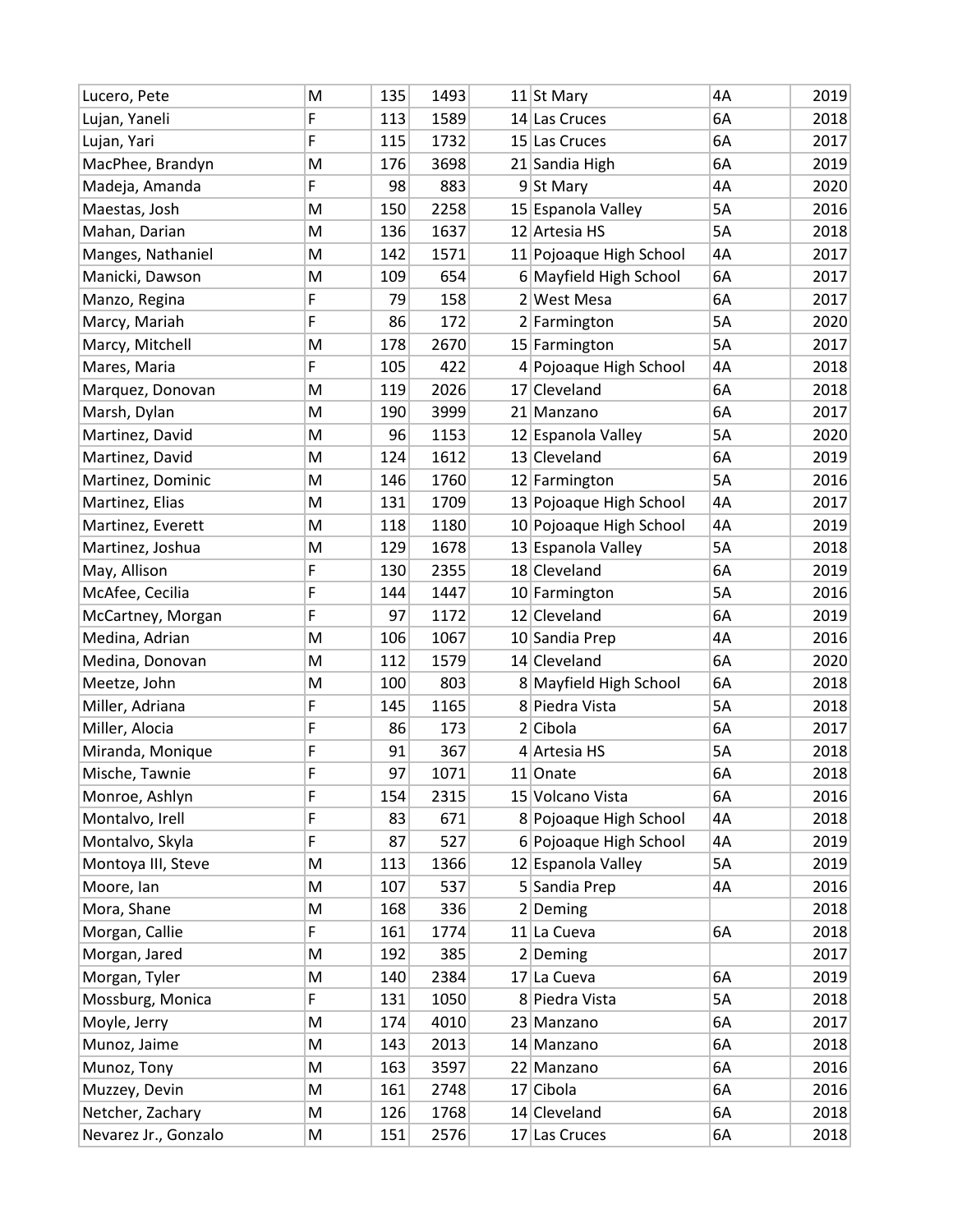| Newport, Dylan        | M | 166 | 3001 | 18 Cleveland           | 6A        | 2017 |
|-----------------------|---|-----|------|------------------------|-----------|------|
| Newport, Hunter       | M | 161 | 2910 | 18 Cleveland           | 6A        | 2019 |
| Nguyen, Mariah        | F | 105 | 1162 | 11 Sandia High         | 6A        | 2016 |
| Nicholls, Dustin      | M | 168 | 1683 | 10 Los Lunas           | <b>5A</b> | 2016 |
| Nicholls, Jeremiah    | M | 139 | 1257 | 9 Los Lunas            | 5A        | 2018 |
| Noble, Catherine      | F | 104 | 627  | 6 Cleveland            | 6A        | 2019 |
| Nootenboom, Shai      | F | 115 | 1381 | 12 Cleveland           | 6A        | 2018 |
| Nueber, Trevor        | M | 166 | 2500 | 15 Sandia High         | 6A        | 2017 |
| O'Hara, Kieran        | M | 83  | 335  | 4 Cleveland            | 6A        | 2019 |
| O'Laverty, Bill       | M | 106 | 1592 | 15 Cleveland           | 6A        | 2018 |
| Opela, Carson         | M | 216 | 4973 | 23 Rio Rancho          | 6A        | 2017 |
| Orozco, Destiny       | F | 86  | 1034 | 12 Las Cruces          | 6A        | 2018 |
| Ortega, Cristobal     | M | 177 | 355  | 2 Rio Rancho           | 6A        | 2016 |
| Ortega, Kenley        | F | 131 | 1577 | 12 Artesia HS          | 5A        | 2018 |
| Ortega, Samantha      | F | 103 | 620  | 6 Mayfield High School | 6A        | 2016 |
| Ortega, Tomas         | M | 127 | 766  | 6 Espanola Valley      | 5A        | 2018 |
| Ortiz, Benjamin       | M | 136 | 547  | 4 Mayfield High School | 6A        | 2016 |
| Palomares, Jamey      | M | 155 | 1862 | 12 Artesia HS          | 5A        | 2017 |
| Patel, Juhee          | F | 95  | 575  | 6 Sandia Prep          | 4A        | 2016 |
| Payan, Raymundo       | M | 88  | 533  | 6 Farmington           | 5A        | 2016 |
| Pena, Nate            | M | 153 | 3061 | 20 Manzano             | 6A        | 2018 |
| Perales, Aaron        | M | 123 | 247  | $2$ Deming             |           | 2019 |
| Perales, Jordan       | M | 139 | 278  | $2$ Deming             |           | 2016 |
| Perez, Nathaniel      | M | 113 | 454  | 4 Cleveland            | 6A        | 2016 |
| Perlinski, Jeremy     | M | 171 | 3603 | 21 East Mountain       | 4A        | 2017 |
| Pesata, Isaiah        | M | 108 | 1303 | 12 Farmington          | 5A        | 2019 |
| Pierson, Brandon      | M | 130 | 1961 | 15 Cleveland           | 6A        | 2016 |
| Podzemny, Chase       | M | 140 | 2111 | 15 East Mountain       | 4A        | 2018 |
| Polmanter, Matthew    | M | 126 | 2142 | 17 Cibola              | 6A        | 2016 |
| Poswiatowski, Cole    | M | 187 | 3756 | 20 Rio Rancho          | 6A        | 2018 |
| Poswiatowski, Stephen | M | 189 | 3985 | 21 Rio Rancho          | 6A        | 2018 |
| Potter, Jarrod        | M | 140 | 1409 | 10 Volcano Vista       | 6A        | 2017 |
| Powers, Andy          | M | 132 | 1585 | 12 Artesia HS          | 5А        | 2017 |
| Prioleau, Robin       | F | 199 | 3594 | 18 Cleveland           | 6A        | 2020 |
| Quail, Deklyn         | M | 119 | 1196 | 10 Piedra Vista        | 5A        | 2018 |
| Quail, Zachary        | M | 121 | 1215 | 10 Piedra Vista        | 5A        | 2019 |
| Quinn-Dawes, Courtney | F | 174 | 3138 | 18 Rio Rancho          | 6A        | 2017 |
| Quintana, Alexandra   | F | 108 | 435  | 4 Pojoaque High School | 4A        | 2016 |
| Quintana, Angel       | F | 112 | 1127 | 10 Espanola Valley     | 5А        | 2020 |
| Quintana, Angelica    | F | 95  | 667  | 7 Espanola Valley      | 5А        | 2016 |
| Radosevich, Sara      | F | 133 | 666  | 5 Piedra Vista         | 5A        | 2018 |
| Ragsdale, Alexandria  | F | 142 | 2422 | 17 Sandia Prep         | 4A        | 2016 |
| Ramirez, Veronica     | F | 84  | 337  | 4 Espanola Valley      | 5A        | 2018 |
| Raphael, Ethan        | M | 105 | 1271 | 12 Volcano Vista       | 6A        | 2017 |
| Rattan, Richie        | M | 110 | 775  | 7 Sandia Prep          | 4A        | 2016 |
| Raybon, Paige         | F | 67  | 270  | 4 Farmington           | 5A        | 2017 |
| Reid, Kevin           | M | 139 | 1956 | $14$ La Cueva          | 6A        | 2016 |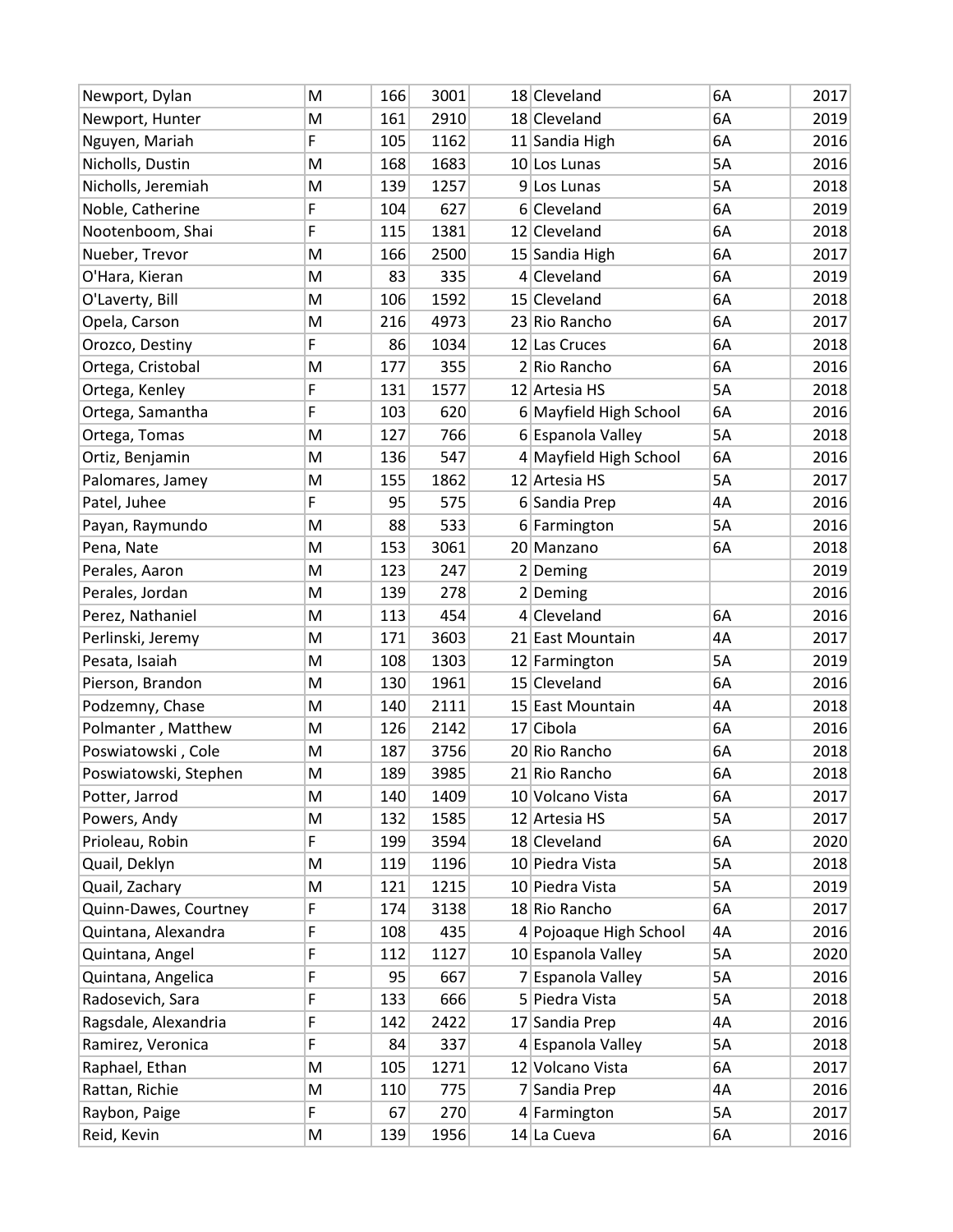| Reynolds, Nathan        | M | 165 | 3149 | 19 Volcano Vista        | 6A | 2016 |
|-------------------------|---|-----|------|-------------------------|----|------|
| Richardson, Hunter      | M | 137 | 1100 | 8 Artesia HS            | 5A | 2019 |
| Rivera, Maria           | F | 108 | 544  | 5 Artesia HS            | 5A | 2016 |
| Rodarte, Omar           | M | 105 | 635  | $6$ Los Lunas           | 5A | 2019 |
| Rohrbaugh, Brandy       | F | 115 | 1385 | 12 Cibola               | 6A | 2016 |
| Romero, Darrian         | M | 104 | 1256 | 12 Pojoaque High School | 4A | 2020 |
| Romero, Elizabeth       | F | 193 | 2907 | 15 Santa Fe High        | 6A | 2016 |
| Romero, Justin          | M | 105 | 422  | 4 Pojoaque High School  | 4A | 2019 |
| Romero, Kyra            | F | 131 | 1706 | 13 Pojoaque High School | 4A | 2016 |
| Roos, Annica            | F | 126 | 2155 | 17 Cleveland            | 6A | 2016 |
| Roos, Mattie            | F | 100 | 1705 | 17 Cleveland            | 6A | 2019 |
| Ross, Taylor            | M | 141 | 2542 | 18 Rio Rancho           | 6A | 2019 |
| Ruiz Jimenez, Mackenzie | F | 144 | 2318 | 16 Sandia High          | 6A | 2017 |
| Ruiz, Analycia          | F | 100 | 802  | 8 Manzano               | 6A | 2017 |
| Ryals-Hansen, Ricardo   | M | 177 | 2659 | 15 Artesia HS           | 5A | 2016 |
| Ryan, Isaiah            | M | 121 | 1215 | 10 Rio Rancho           | 6A | 2018 |
| Saenz-Corley, Sarah     | F | 89  | 449  | 5 Del Norte             | 5A | 2016 |
| Safka, Katie            | F | 125 | 1385 | 11 Artesia HS           | 5A | 2018 |
| Salazar, Ariana         | F | 95  | 959  | 10 Pojoaque High School | 4A | 2018 |
| Salazar, Elijah         | M | 99  | 898  | 9 Santa Fe High         | 6A | 2016 |
| Salazar, Kyle           | M | 178 | 2671 | 15 Pojoaque High School | 4A | 2017 |
| Salazar, Santos         | M | 106 | 213  | 2 Rio Rancho            | 6A | 2018 |
| Sanchez, Alexis         | F | 137 | 2058 | 15 Cleveland            | 6A | 2016 |
| Sanchez, Norman         | M | 139 | 1955 | 14 Espanola Valley      | 5A | 2016 |
| Sanchez, Samantha       | F | 129 | 1167 | 9 Espanola Valley       | 5A | 2016 |
| Sanders, Christopher    | M | 201 | 4631 | 23 Rio Rancho           | 6A | 2016 |
| Sanders, Tristan        | M | 184 | 3496 | 19 Cleveland            | 6A | 2016 |
| Sandman, Jalen          | M | 102 | 1233 | 12 Farmington           | 5A | 2019 |
| Sarabillo, Fernando     | M | 100 | 1804 | 18 Manzano              | 6A | 2019 |
| Sattanak, Charlene      | F | 107 | 857  | 8 Sandia High           | 6A | 2019 |
| Schmidt, Courtney       | F | 148 | 2374 | 16 Volcano Vista        | 6A | 2017 |
| Schneider, Brittany     | F | 102 | 409  | 4 Artesia HS            | 5A | 2017 |
| Segovia, Johnny         | M | 149 | 1345 | 9 Espanola Valley       | 5A | 2017 |
| Severs, Clayton         | M | 147 | 2793 | 19 East Mountain        | 4A | 2019 |
| Sexson, Benjamin        | M | 140 | 1680 | 12 Cibola               | 6A | 2016 |
| Slagle, Josefina        | F | 64  | 512  | 8 Farmington            | 5A | 2017 |
| Stacey, Ashley          | F | 115 | 1620 | 14 Cleveland            | 6A | 2016 |
| Staley, Brandon         | M | 101 | 607  | 6 Farmington            | 5A | 2018 |
| Staley, Jordan          | M | 81  | 490  | 6 Farmington            | 5A | 2020 |
| Starnes, James          | M | 69  | 415  | $6$ St Mary             | 4A | 2020 |
| Steed, Alyssa           | F | 149 | 1794 | 12 Artesia HS           | 5A | 2018 |
| Steele, Aaron           | M | 135 | 1087 | 8 Cleveland             | 6A | 2016 |
| Stranton, Kaleb         | M | 102 | 1028 | 10 Piedra Vista         | 5A | 2019 |
| Streit, Erik            | M | 141 | 282  | 2 Sandia Prep           | 4A | 2018 |
| Stubblefield, Maclovia  | F | 111 | 667  | 6 Piedra Vista          | 5A | 2020 |
| Suggs, Trevor           | M | 138 | 1110 | 8 Artesia HS            | 5A | 2017 |
| Swalby, Jacob           | M | 188 | 752  | 4 East Mountain         | 4A | 2016 |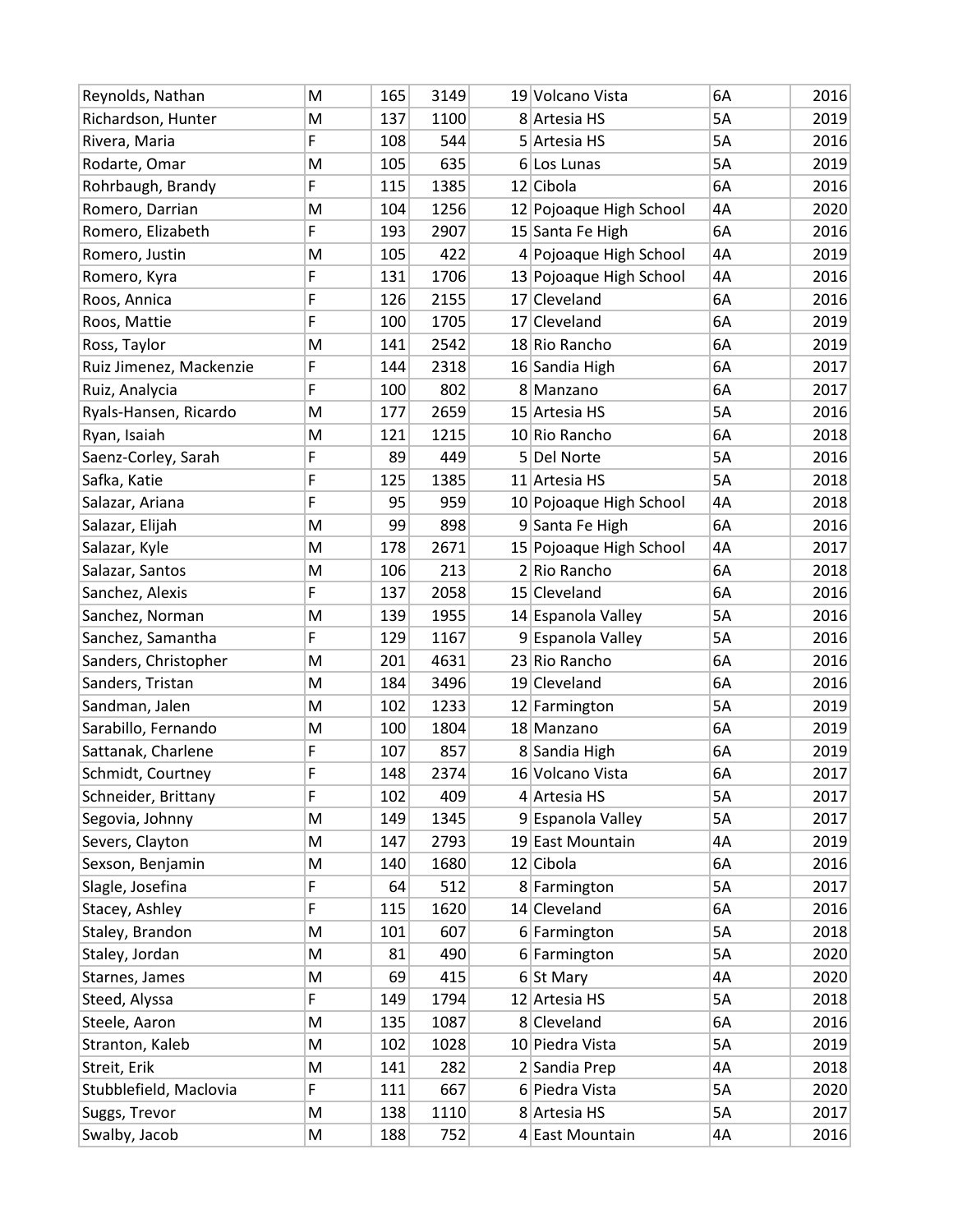| Swartz, Kaden        | M | 108 | 1189 | 11 Cleveland            | 6A | 2018 |
|----------------------|---|-----|------|-------------------------|----|------|
| Tandon, Arjun        | M | 107 | 321  | 3 La Cueva              | 6A | 2016 |
| Taylor, Michael      | M | 84  | 591  | 7 Cleveland             | 6A | 2018 |
| Tchiloyans, Natalia  | F | 186 | 3350 | 18 Rio Rancho           | 6A | 2016 |
| Tellez, Xavier       | M | 174 | 1916 | 11 Onate                | 6A | 2016 |
| Terrazas, Xitlali    | F | 83  | 586  | 7 Los Lunas             | 5A | 2016 |
| Thalmann, Dana       | F | 90  | 726  | 8 Mayfield High School  | 6A | 2016 |
| Thomas, Rhiana       | F | 148 | 1779 | 12 Cleveland            | 6A | 2016 |
| Thorson, Christopher | M | 143 | 1717 | 12 Farmington           | 5A | 2017 |
| Thurgood, Pamela     | F | 125 | 875  | 7 Del Norte             | 5A | 2016 |
| Todd, Andrew         | M | 160 | 1286 | 8 Farmington            | 5A | 2016 |
| Torres, Estevan      | M | 127 | 1272 | 10 Del Norte            | 5A | 2017 |
| Torres, Gabrielle    | F | 89  | 1256 | 14 Cleveland            | 6A | 2018 |
| Torres, Joseph       | M | 81  | 651  | 8 Los Lunas             | 5A | 2018 |
| Towery, Maverick     | M | 116 | 1510 | 13 East Mountain        | 4Α | 2018 |
| Tran, Nathan         | M | 207 | 3117 | 15 Eldorado             | 6A | 2018 |
| Trancosa, Tristan    | M | 129 | 2332 | 18 Cleveland            | 6A | 2018 |
| Triste, Roman        | M | 133 | 1471 | 11 Mayfield High School | 6A | 2018 |
| Trosky, Dallas       | M | 121 | 1456 | 12 Farmington           | 5A | 2019 |
| Trujillo, Ashlynn    | F | 102 | 820  | 8 Espanola Valley       | 5A | 2019 |
| Trujillo, Timothy    | M | 88  | 710  | 8 Mayfield High School  | 6A | 2018 |
| Trujillo, Vinz       | M | 83  | 333  | 4 Espanola Valley       | 5A | 2019 |
| Valdez, Angelic      | F | 68  | 137  | 2 Espanola Valley       | 5A | 2017 |
| Valdez, Vincent      | M | 155 | 2648 | 17 Cleveland            | 6A | 2016 |
| Valencia, Christian  | M | 123 | 1975 | 16 Cleveland            | 6A | 2018 |
| Valverde, Ethan      | M | 107 | 642  | 6 Piedra Vista          | 5A | 2019 |
| Van Dyke, Justin     | M | 117 | 825  | 7 Sandia Prep           | 4Α | 2016 |
| Velo, Daniel         | M | 170 | 2215 | 13 Artesia HS           | 5A | 2016 |
| Velo, Ethan          | M | 140 | 1680 | 12 Artesia HS           | 5A | 2020 |
| Vigil, Autumn        | F | 132 | 1588 | 12 Espanola Valley      | 5A | 2018 |
| Vigil, Heather       | F | 146 | 439  | 3 Espanola Valley       | 5A | 2018 |
| Vigil, Logan         | M | 110 | 881  | 8 Pojoaque High School  | 4A | 2019 |
| Vigil, Michael       | M | 143 | 1287 | 9 Santa Fe High         | 6A | 2019 |
| Vigil, Ronald        | M | 179 | 2509 | 14 Espanola Valley      | 5A | 2016 |
| Vigil, Sevanna       | F | 94  | 569  | 6 Pojoaque High School  | 4A | 2019 |
| Wageley, Ana         | F | 96  | 960  | 10 Artesia HS           | 5A | 2018 |
| Wahner, Adel         | F | 210 | 2313 | 11 Mayfield High School | 6A | 2016 |
| Walden, Jon          | M | 165 | 2985 | 18 Cleveland            | 6A | 2018 |
| Ward, Christina      | F | 148 | 2681 | 18 Cibola               | 6A | 2016 |
| Wascom, Ian          | M | 146 | 2637 | $18$ Cibola             | 6A | 2017 |
| Weich, Amy           | F | 70  | 281  | $4$ St Mary             | 4A | 2020 |
| Weingardt, Elyse     | F | 115 | 2084 | 18 Cibola               | 6A | 2017 |
| Whitley, Thomas      | M | 178 | 3395 | 19 Sandia High          | 6A | 2016 |
| Wilkins, Amber       | M | 84  | 1010 | 12 Manzano              | 6A | 2018 |
| Williams, Brandon    | M | 174 | 2793 | 16 Eldorado             | 6A | 2016 |
| Williams, Kori       | F | 147 | 2504 | 17 Rio Rancho           | 6A | 2018 |
| Williams, Shaneice   | F | 159 | 2716 | 17 Sandia High          | 6A | 2018 |